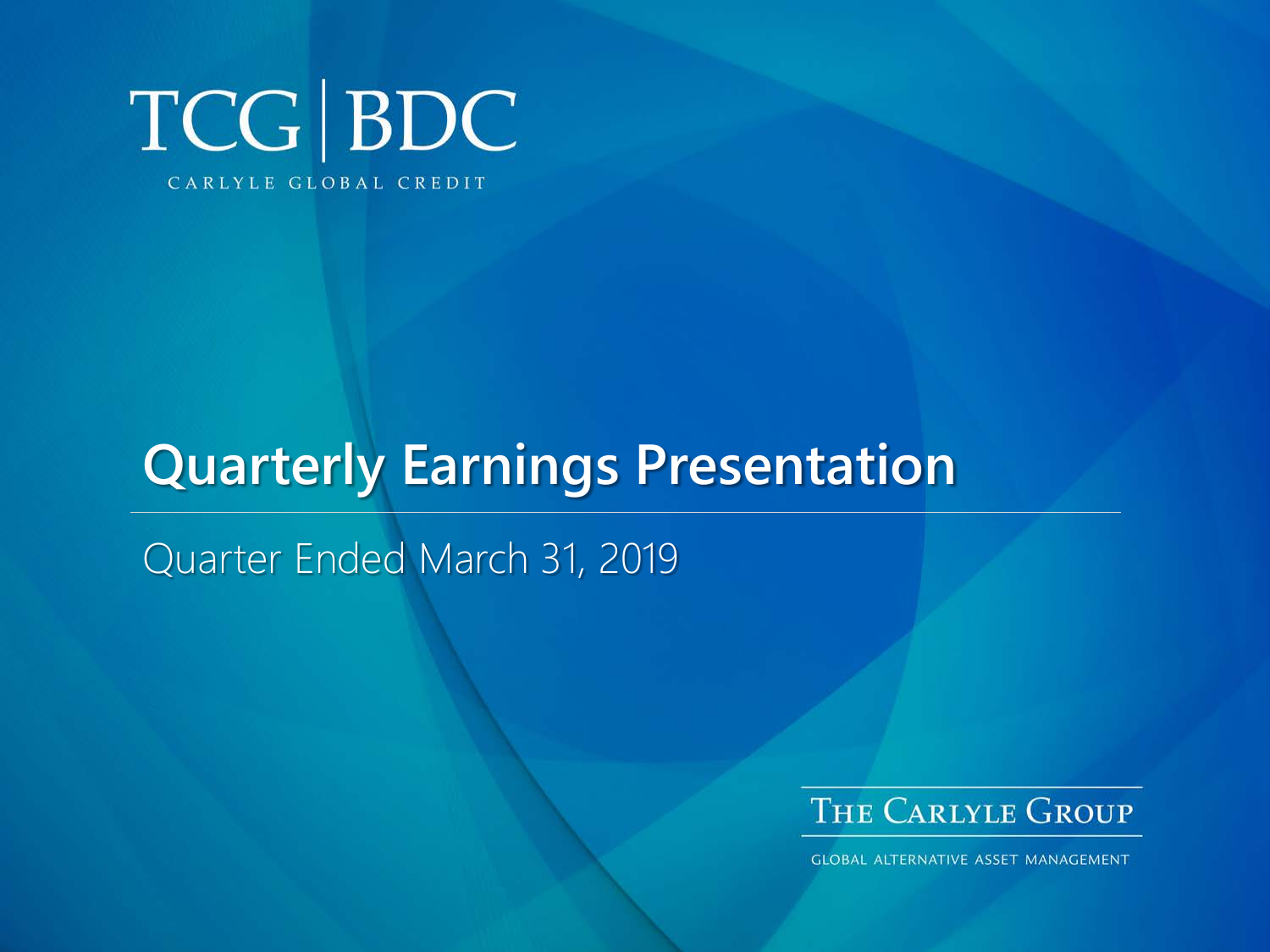### **Disclaimer and Forward-Looking Statement**

This presentation (the "Presentation") has been prepared by TCG BDC, Inc. (together with its consolidated subsidiaries, "we," "us," "our," "TCG BDC" or the "Company") (NASDAQ: CGBD) and may only be used for informational purposes only. This Presentation should be viewed in conjunction with the earnings conference call of the Company held on May 8, 2019 and the Company's Quarterly Report on Form 10-Q for the quarter ended March 31, 2019. The information contained herein may not be used, reproduced, referenced, quoted, linked by website, or distributed to others, in whole or in part, except as agreed in writing by the Company.

This Presentation does not constitute a prospectus and should under no circumstances be understood as an offer to sell or the solicitation of an offer to buy our common stock or any other securities nor will there be any sale of the common stock or any other securities in any state or jurisdiction in which such offer, solicitation or sale would be unlawful prior to the registration or qualification under the securities laws of such state or jurisdiction.

This Presentation provides limited information regarding the Company and is not intended to be taken by, and should not be taken by, any individual recipient as investment advice, a recommendation to buy, hold or sell, or an offer to sell or a solicitation of offers to purchase, our common stock or any other securities that may be issued by the Company, or as legal, accounting or tax advice. An investment in securities of the type described herein presents certain risks.

This Presentation may contain forward-looking statements that involve substantial risks and uncertainties. You can identify these statements by the use of forwardlooking terminology such as "anticipates," "believes," "expects," "intends," "will," "should," "may," "plans," "continue," "believes," "seeks," "estimates," "would," "could," "targets," "projects," "outlook," "potential," "predicts" and variations of these words and similar expressions to identify forward-looking statements, although not all forward-looking statements include these words. You should read statements that contain these words carefully because they discuss our plans, strategies, prospects and expectations concerning our business, operating results, financial condition and other similar matters. We believe that it is important to communicate our future expectations to our investors. There may be events in the future, however, that we are not able to predict accurately or control. You should not place undue reliance on these forward-looking statements, which speak only as of the date on which we make them. Factors or events that could cause our actual results to differ, possibly materially from our expectations, include, but are not limited to, the risks, uncertainties and other factors we identify in the sections entitled "Risk Factors" and "Cautionary Statement Regarding Forward-Looking Statements" in filings we make with the Securities and Exchange Commission (the "SEC"), and it is not possible for us to predict or identify all of them. We undertake no obligation to update or revise publicly any forward-looking statements, whether as a result of new information, future events or otherwise, except as required by law.

Information throughout the Presentation provided by sources other than the Company (including information relating to portfolio companies) has not been independently verified and, accordingly, the Company makes no representation or warranty in respect of this information.

The following slides contain summaries of certain financial and statistical information about the Company. The information contained in this Presentation is summary information that is intended to be considered in the context of our SEC filings and other public announcements that we may make, by press release or otherwise, from time to time. We undertake no duty or obligation to publicly update or revise the information contained in this Presentation.

TCG BDC is managed by Carlyle Global Credit Investment Management L.L.C. (the "Investment Adviser"), an SEC-registered investment adviser and a wholly owned subsidiary of The Carlyle Group L.P. (together with its affiliates, "Carlyle").

This Presentation contains information about the Company and certain of its affiliates and includes the Company's historical performance. You should not view information related to the past performance of the Company as indicative of the Company's future results, the achievement of which is dependent on many factors, many of which are beyond the control of the Company and the Investment Adviser and cannot be assured. There can be no assurances that future dividends will match or exceed historical rates or will be paid at all. Further, an investment in the Company is discrete from, and does not represent an interest in, any other Carlyle entity. Nothing contained herein shall be relied upon as a promise or representation whether as to the past or future performance of the Company or any other Carlyle entity.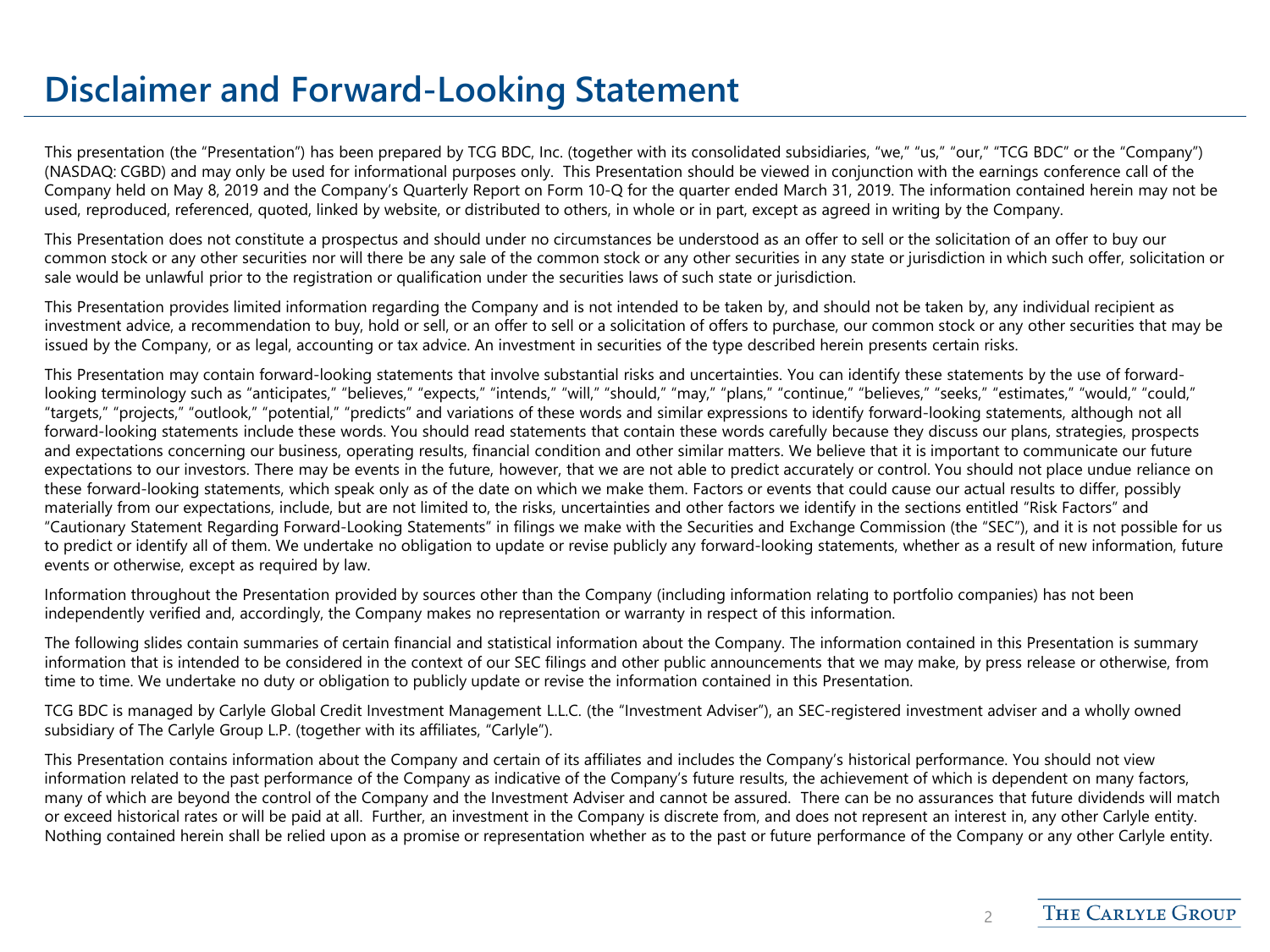# **Summary of Quarterly Results**

#### **Quarter Ended March 31, 2019**

- TCG BDC
	- The investment portfolio increased to \$2.16 billion at fair value as of March 31, 2019, as compared to \$1.97 billion at fair value as of December 31, 2018
	- New investment fundings<sup>1</sup> for the quarter ended March 31, 2019 were \$250 million and sales and repayments totaled \$70 million
	- Net investment income for the quarter ended March 31, 2019 was \$0.45 per share, as compared to \$0.47 per share for the quarter ended December 31, 20182
	- The Company paid a first quarter regular dividend of \$0.37 per share, resulting in a LTM dividend yield of 9.71% based on ending net asset value
	- Net asset value per share was \$17.30 as of March 31, 2019, as compared to \$17.09 per share as of December 31, 2018
- Middle Market Credit Fund, LLC ("Credit Fund")
	- The investment portfolio of our joint venture, Credit Fund, increased to \$1.26 billion at fair value as of March 31, 2019, as compared to \$1.17 billion at fair value as of December 31, 2018
	- For the quarter ended March 31, 2019, Credit Fund's new investment fundings<sup>1</sup> were \$137 million and sales and repayments totaled \$58 million
	- Credit Fund produced a 13.7% annualized dividend yield<sup>3</sup> to the Company for the quarter ended March 31, 2019
- On March 15, 2019, TCG BDC increased the maximum principal amount of our senior secured revolving credit facility from \$413 million to \$513 million
- During the quarter ended March 31, 2019, the Company repurchased 958,182 shares of the Company's common stock pursuant to the Company's \$100 million stock repurchase program at an average cost of \$14.70 per share, or \$14.1 million in the aggregate, resulting in accretion to net assets per share of \$0.04

(1) At par/principal and excluding net change in unfunded commitments. Origination activity and resulting capital deployment is dependent on the Investment Adviser's ability to identify investment opportunities. There can be no guarantee that appropriate opportunities will be identified and if they are, that the Company or Credit Fund, as the case may be, will be selected to originate any or all such opportunities. (2) Net investment income per share is based on the weighted average shares outstanding during the respective period. There can be no assurance that we will continue to earn income or pay dividends at this rate and our income and our dividends may decline. (3) The annualized Credit Fund yield is calculated by dividing the dividend income from Credit Fund by the weighted average of the Company's principal investment in the subordinated loans of Credit Fund over the quarter and annualizing over 4 periods. 2002 and 2008 and 2008 and 2008 and 2008 and 2008 and 2008 and 2008 and 2008 and 2008 and 2008  $\pm$ 

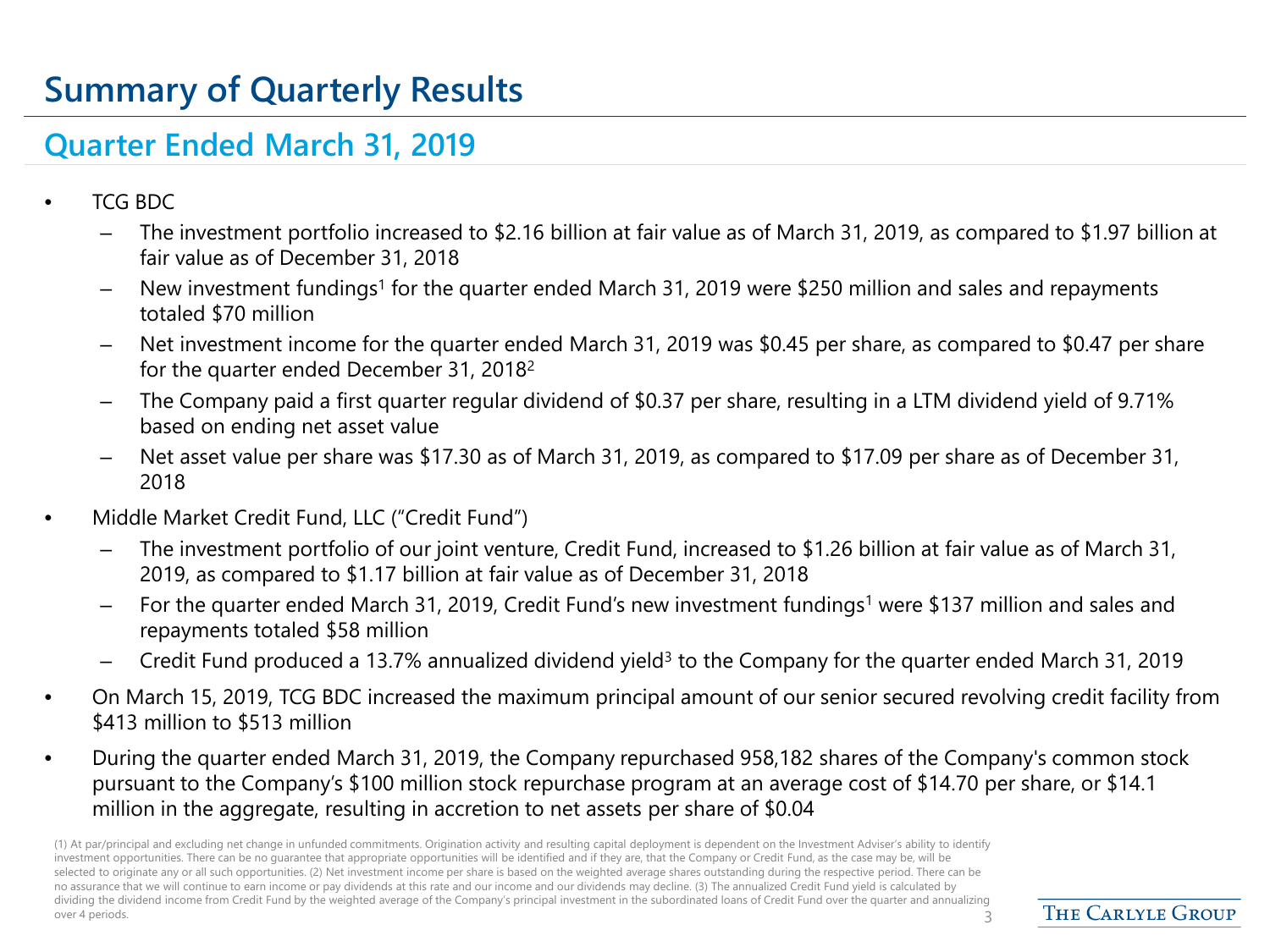# **Portfolio Highlights – New Originations – TCG BDC and Credit Fund**

| (Dollar amounts in thousands and based on par/principal) | 01 2018     | O <sub>2</sub> 2018 | O <sub>3</sub> 2018 | O4 2018      | Q1 2019   |
|----------------------------------------------------------|-------------|---------------------|---------------------|--------------|-----------|
| <b>TCG BDC Originations and Net Investment Activity</b>  |             |                     |                     |              |           |
| Investment Fundings                                      | \$120,946   | \$283.685           | \$231.337           | \$328,112    | \$249,713 |
| Unfunded Commitments, Net Change                         | 4.760       | 41.614              | 20,473              | (28.104)     | (6, 772)  |
| Sales and Repayments                                     | (172.003)   | (232.520)           | (143.594)           | (343, 420)   | (69, 866) |
| <b>Net Investment Activity</b>                           | \$ (46,297) | \$92.779            | \$108,216           | \$ (43, 412) | \$173,075 |

| <b>TCG BDC Total Investment Portfolio at Fair Value</b> |        |        |         |        |        |  |  |  |
|---------------------------------------------------------|--------|--------|---------|--------|--------|--|--|--|
| First Lien Debt                                         | 64.92% | 67.81% | 69.46%  | 68 12% | 67.84% |  |  |  |
| First Lien, Last-out Unitranche Debt                    | 12.21% | 12.09% | 9.87%   | 10.29% | 9.34%  |  |  |  |
| Second Lien Debt                                        | 11.38% | 8.27%  | 845%    | 9.07%  | 10.62% |  |  |  |
| Equity Investments                                      | ገ.ዓ8%  | 1.15%  | 1 15%   | 25%    | 32%    |  |  |  |
| Investment Fund / Credit Fund                           | 10.51% | 10.68% | 11 0 7% | 11 27% | 10.88% |  |  |  |

| <b>Credit Fund<sup>2</sup> Originations and Net Investment Activity</b> |           |           |           |                 |           |
|-------------------------------------------------------------------------|-----------|-----------|-----------|-----------------|-----------|
| Investment Fundings                                                     | \$147,193 | \$121.324 | \$111.236 | \$122.735       | \$137,478 |
| Unfunded Commitments, Net Change                                        | 19.138    | 32.354    | (20.733)  | (11.771)        | 13,655    |
| Sales and Repayments                                                    | (43, 975) | (72,366)  | (49.417)  | (122.197)       | (58, 312) |
| <b>Net Investment Activity</b>                                          | \$122,356 | \$81.312  | \$41.086  | $\sqrt{11,233}$ | \$ 92,821 |

Please refer to the Company's Form 10-Q for the quarter ended on March 31, 2019 ("Form 10-Q") for more information. No assurance is given that the Company will continue to achieve comparable results. (1) At quarter end. (2) Credit Fund is a Delaware limited liability company that is not consolidated with the Company. The Company and Credit Partners USA LLC each has 50% economic ownership of Credit Fund and has commitments to fund, from time to time, capital of up to \$400 million each. Funding of such commitments generally requires the approval of the board of Credit Fund, including the board members appointed by the Company. 4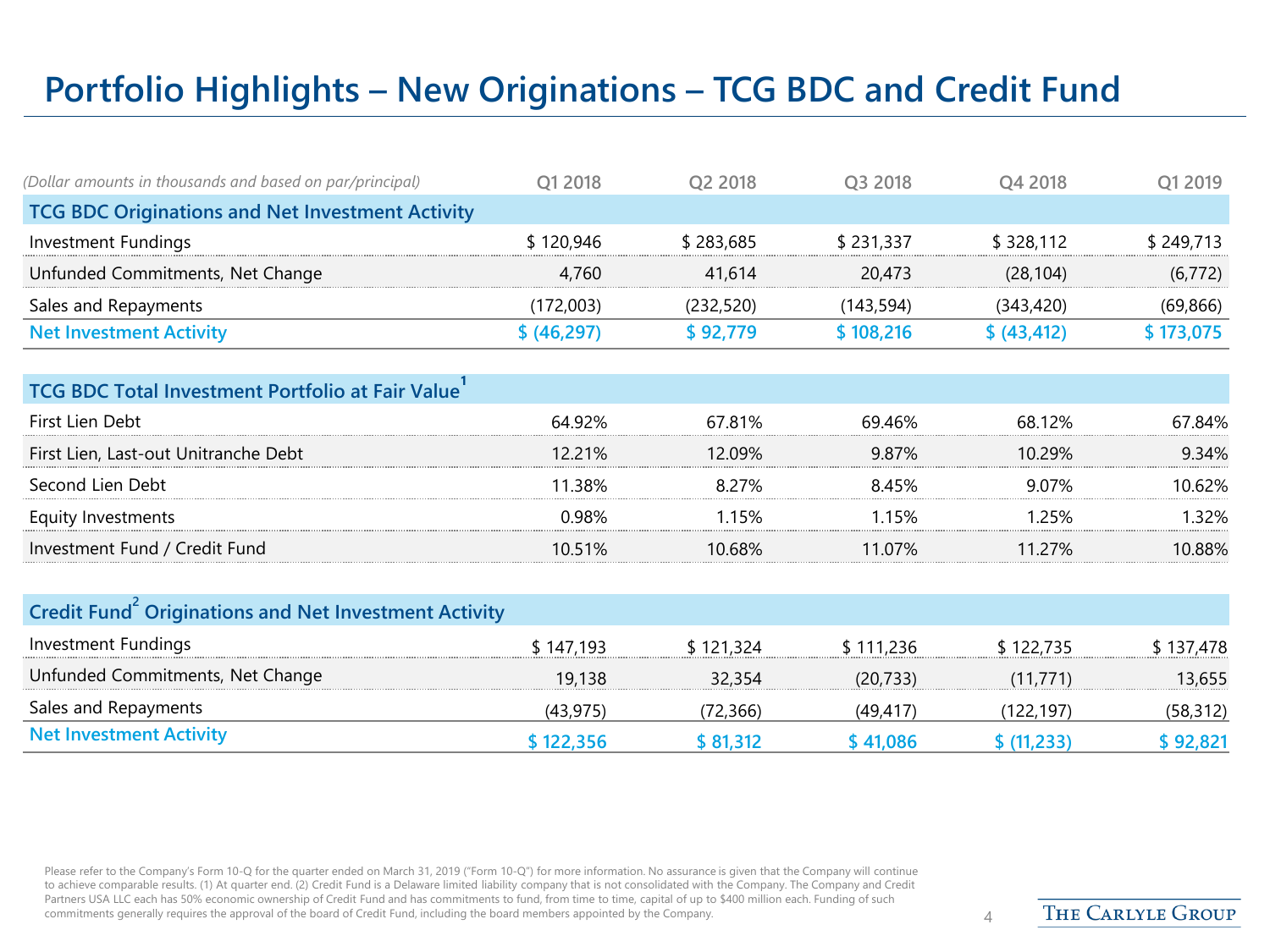#### **Investment Portfolio Overview – TCG BDC**

\$2,500

#### **Total Fair Value of Investments of TCG BDC at March 31, 2019 of \$2,155 million**

Fair Value of Investments1



Note: At quarter end. (1) Fair value of investments is subject to change. Past performance is no guarantee of future results. Fair value is determined in good faith by or under the direction of the Company's board of directors pursuant to the Company's valuation policy. Refer to Note 2 (Significant Accounting Policies) and Note 3 (Fair Value Measurements) airection of the Company's board of directors pursuant to the Company's valuation policy. Refer to Note 2 (Significant Accounting Policies) and Note 3 (Fair Value Measurements) 5<br>to the consolidated financial statements in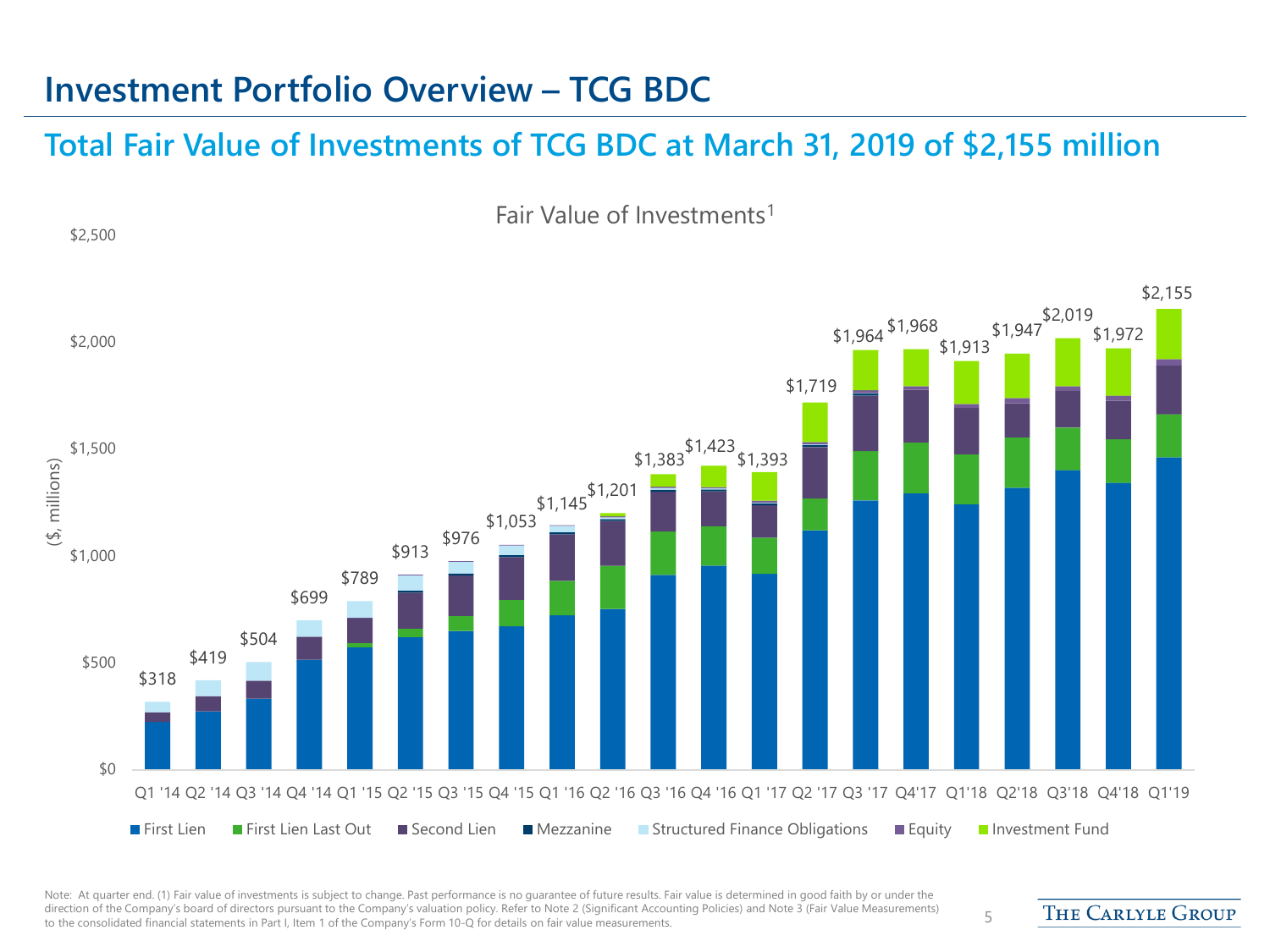#### **Investment Portfolio Overview – TCG BDC and Credit Fund**

#### **Combined Fair Value of Investments of TCG BDC and Credit Fund at March 31, 2019 of \$3,178 million1**

Fair Value of Investments<sup>1</sup>



Note: At quarter end. Fair value of investments is subject to change. Past performance is no quarantee of future results. Fair value is determined in good faith by or under the direction of the Company's board of directors pursuant to the Company's valuation policy. Refer to Note 2 (Significant Accounting Policies), Note 3 (Fair Value Measurements), and Note 5 (Middle Market Credit Fund, LLC) to the consolidated financial statements in Part 1, Item 1 of the Company's Form 10-Q for details on fair value measurements. (1) Combined fair value of investments of TCG BDC and Credit Fund is not a U.S. generally accepted accounting principles ("GAAP") financial measure. The Company believes that presenting this non-GAAP financial measure is useful because it illustrates our increased deal flow and portfolio size as a result of our strategic joint venture with Credit Fund. Although this non-GAAP financial measure is intended to enhance investors' understanding of our business and performance, it should not be considered an alternative to GAAP and it may not be comparable to similar non-GAAP measures used by other companies. The combined fair value of investments of TCG BDC and Credit Fund is the sum of the fair value of investments of TCG BDC (\$2.2 billion) and Credit Fund (\$1.3 billion), excluding the fair value of TCG BDC's investments in Credit Fund (\$235 million).

**THE CARLYLE GROUP**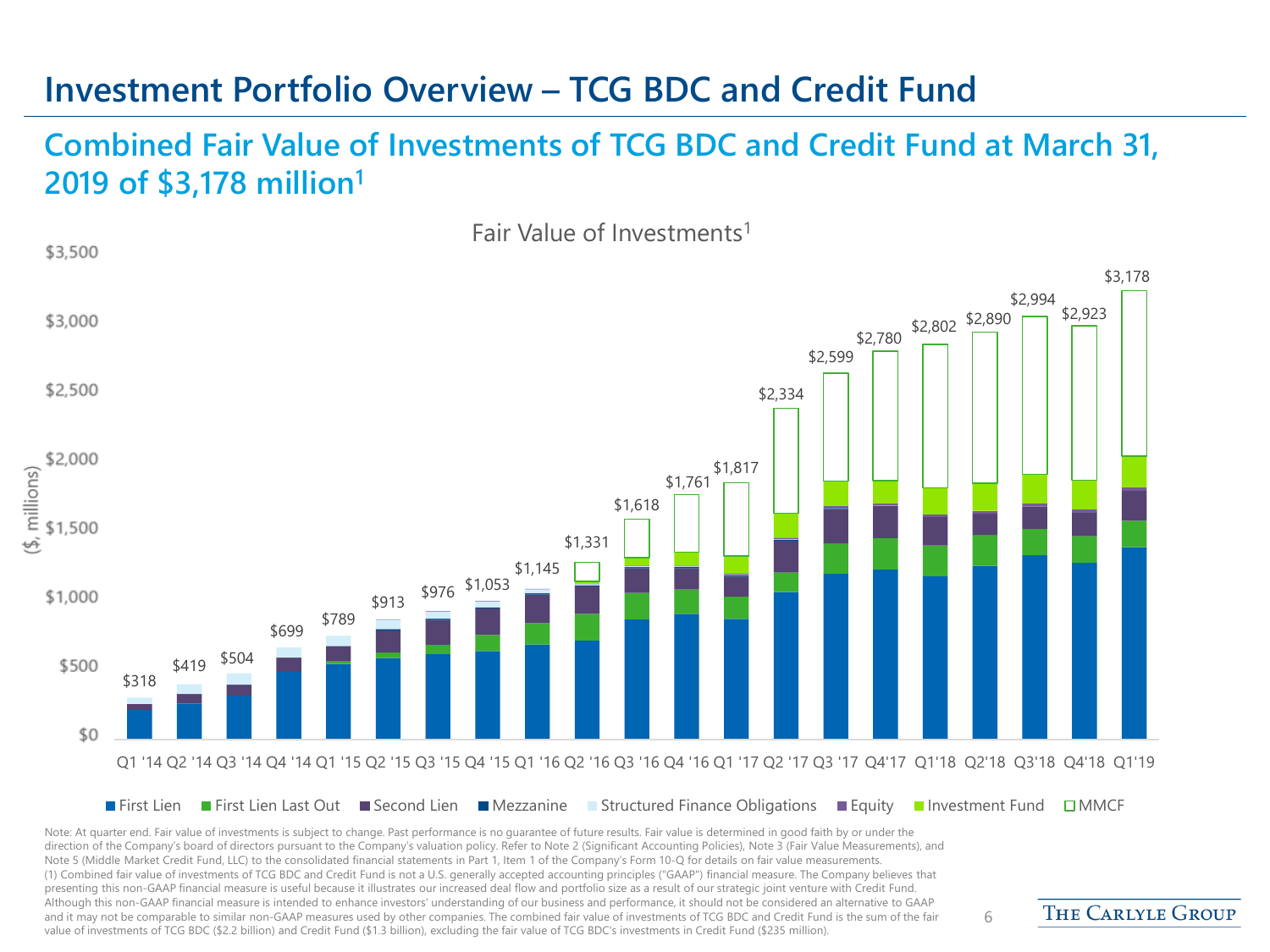### **Portfolio Summary – TCG BDC and Credit Fund**

#### **As of March 31, 2019**

#### **Portfolio Characteristics**

|                                               |         | <b>TCG BDC</b> Credit Fund |
|-----------------------------------------------|---------|----------------------------|
| Total Investments and Commitments (\$mm)      | \$2,305 | \$1,363                    |
| Unfunded Commitments <sup>1</sup> (\$mm)      | \$150   | \$105                      |
| Investments at Fair Value (\$mm)              | \$2,155 | \$1,258                    |
| Yield of Debt Investments <sup>2</sup> $(\%)$ | 9.51%   | 7 1 7 %                    |
| Yield of Total Portfolio <sup>2,3</sup> (%)   | 9.78%   | 7.17%                      |
| Number of Investments                         | 131     |                            |
| Number of Portfolio Companies                 | 103     |                            |
| Floating / Fixed <sup>4</sup> $(\%)$          |         | 99%/1% 98%/2%              |





#### **Diversification by Borrower**



7

(1) Excludes the Company's commitments to fund capital to Credit Fund. (2) Weighted average yields at cost of the debt investments include the effect of accretion of discounts and amortization of premiums and are based on interest rates as of period end. Actual yields earned over the life of each investment could differ materially from the yields presented above. Weighted average yields for TCG BDC do not include TCG BDC's investment in Cre Fund. (3) Weighted average yields at cost of the total portfolio includes yield of debt investments, equity investments and TCG BDC's investment in Credit Fund. Actual yields earned over the life of each investment could d materially from the yields presented above. (4) % of fair value of First and second lien debt (5) Equity percentage is rounded.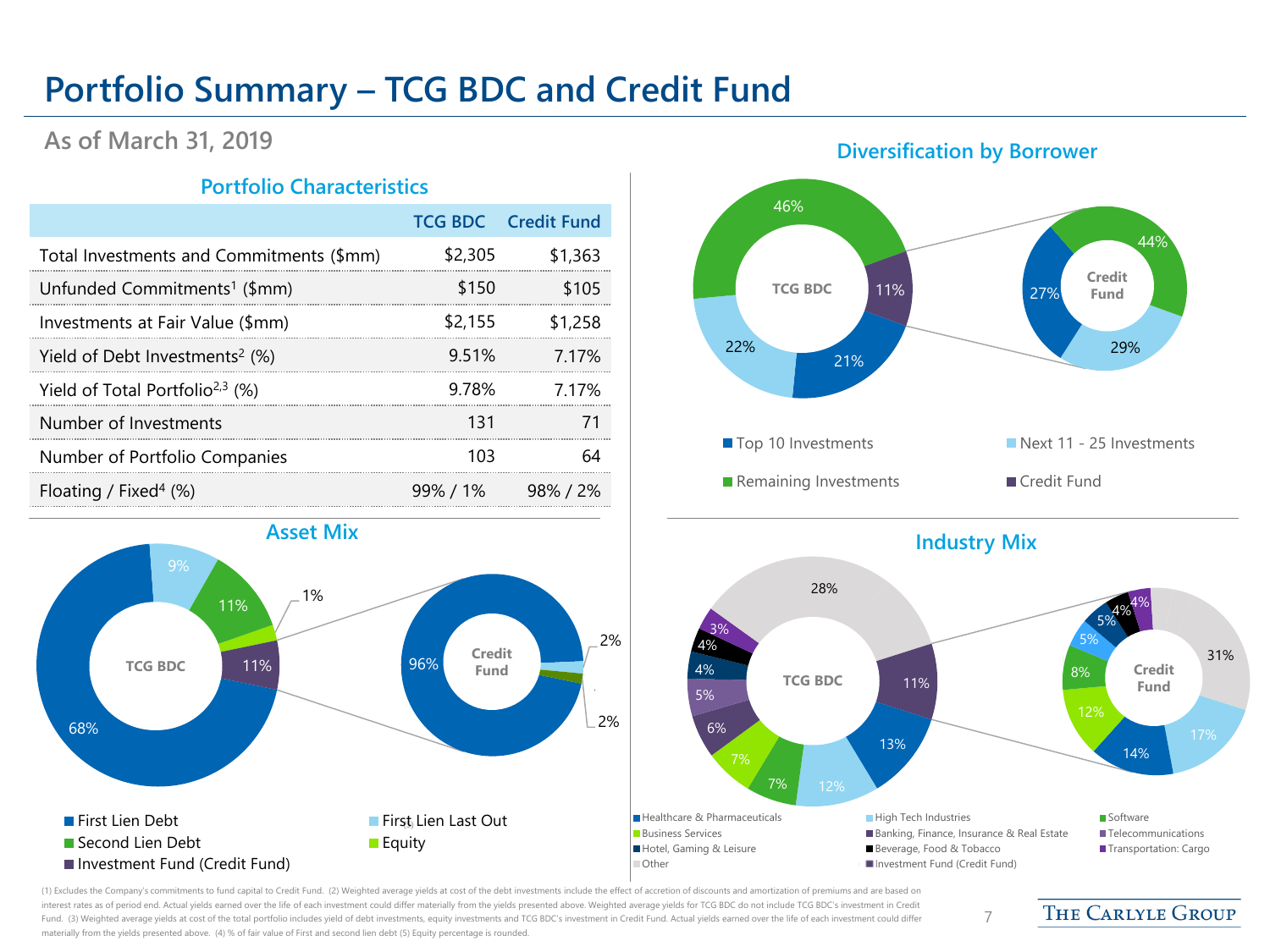# **Credit Quality of Investments – TCG BDC**

**Portfolio Risk Ratings**

- As of March 31, 2019, 2 borrowers remained on non-accrual status, representing 0.8% of total investments at fair value and 2.6% at amortized cost
- Approximately 98% of investments in our debt investment portfolio continue to have an Internal Risk Rating of 1 through 4 as of March 31, 2019

|              | POILIONO RISK Ratings                                                                                                                                                                                                                                                                                                                                                                                                                                                                                        |                                     |                 |                    |                                                                                                                                                        |                   |                 |  |  |
|--------------|--------------------------------------------------------------------------------------------------------------------------------------------------------------------------------------------------------------------------------------------------------------------------------------------------------------------------------------------------------------------------------------------------------------------------------------------------------------------------------------------------------------|-------------------------------------|-----------------|--------------------|--------------------------------------------------------------------------------------------------------------------------------------------------------|-------------------|-----------------|--|--|
|              | (Dollar amounts in millions)                                                                                                                                                                                                                                                                                                                                                                                                                                                                                 | December 31, 2018<br>March 31, 2019 |                 | September 30, 2018 |                                                                                                                                                        |                   |                 |  |  |
|              | <b>Internal Risk Rating</b>                                                                                                                                                                                                                                                                                                                                                                                                                                                                                  | <b>Fair Value</b>                   | % of Fair Value | <b>Fair Value</b>  | % of Fair Value                                                                                                                                        | <b>Fair Value</b> | % of Fair Value |  |  |
|              |                                                                                                                                                                                                                                                                                                                                                                                                                                                                                                              | \$70.8                              | 3.74%           | \$71.0             | 4.12%                                                                                                                                                  | \$104.7           | 5.91%           |  |  |
| 2            |                                                                                                                                                                                                                                                                                                                                                                                                                                                                                                              | 1,381.7                             | 73.02%          | 1,302.9            | 75.52%                                                                                                                                                 | 1,298.0           | 73.24%          |  |  |
| 3            |                                                                                                                                                                                                                                                                                                                                                                                                                                                                                                              | 212.5                               | 11.23%          | 208.4              | 12.08%                                                                                                                                                 | 224.7             | 12.68%          |  |  |
| 4            |                                                                                                                                                                                                                                                                                                                                                                                                                                                                                                              | 189.2                               | 10.00%          | 105.1              | 6.09%                                                                                                                                                  | 119.1             | 6.72%           |  |  |
|              |                                                                                                                                                                                                                                                                                                                                                                                                                                                                                                              | 23.3                                | 1.23%           | 23.5               | 1.36%                                                                                                                                                  | 9.4               | 0.53%           |  |  |
| 6            |                                                                                                                                                                                                                                                                                                                                                                                                                                                                                                              | 14.7                                | 0.78%           | 14.3               | 0.83%                                                                                                                                                  | 16.4              | 0.92%           |  |  |
| <b>Total</b> |                                                                                                                                                                                                                                                                                                                                                                                                                                                                                                              | \$1,892.2                           | 100.00%         | \$1,725.2          | 100.00%                                                                                                                                                | \$1,772.3         | 100.00%         |  |  |
|              | <b>Rating Definition</b><br>Performing - Low Risk: Borrower is operating more than 10% ahead of the Base Case                                                                                                                                                                                                                                                                                                                                                                                                |                                     |                 |                    |                                                                                                                                                        |                   |                 |  |  |
|              |                                                                                                                                                                                                                                                                                                                                                                                                                                                                                                              |                                     |                 |                    | Performing - Stable Risk: Borrower is operating within 10% of the Base Case (above or below). This is the initial rating assigned to all new borrowers |                   |                 |  |  |
|              | Performing - Management Notice: Borrower is operating more than 10% below the Base Case. A financial covenant default may have occurred, but<br>there is a low risk of payment default                                                                                                                                                                                                                                                                                                                       |                                     |                 |                    |                                                                                                                                                        |                   |                 |  |  |
|              | Watch List: Borrower is operating more than 20% below the Base Case and there is a high risk of covenant default, or it may have already occurred.<br>Payments are current although subject to greater uncertainty, and there is moderate to high risk of payment default                                                                                                                                                                                                                                    |                                     |                 |                    |                                                                                                                                                        |                   |                 |  |  |
| 5            | Watch List - Possible Loss: Borrower is operating more than 30% below the Base Case. At the current level of operations and financial condition, the<br>borrower does not have the ability to service and ultimately repay or refinance all outstanding debt on current terms. Payment default is very likely or may<br>have occurred. Loss of principal is possible                                                                                                                                         |                                     |                 |                    |                                                                                                                                                        |                   |                 |  |  |
| 6            | Watch List - Probable Loss: Borrower is operating more than 40% below the Base Case, and at the current level of operations and financial condition,<br>the borrower does not have the ability to service and ultimately repay or refinance all outstanding debt on current terms. Payment default is very likely or<br>may have already occurred. Additionally, the prospects for improvement in the borrower's situation are sufficiently negative that impairment of some or all<br>principal is probable |                                     |                 |                    |                                                                                                                                                        |                   |                 |  |  |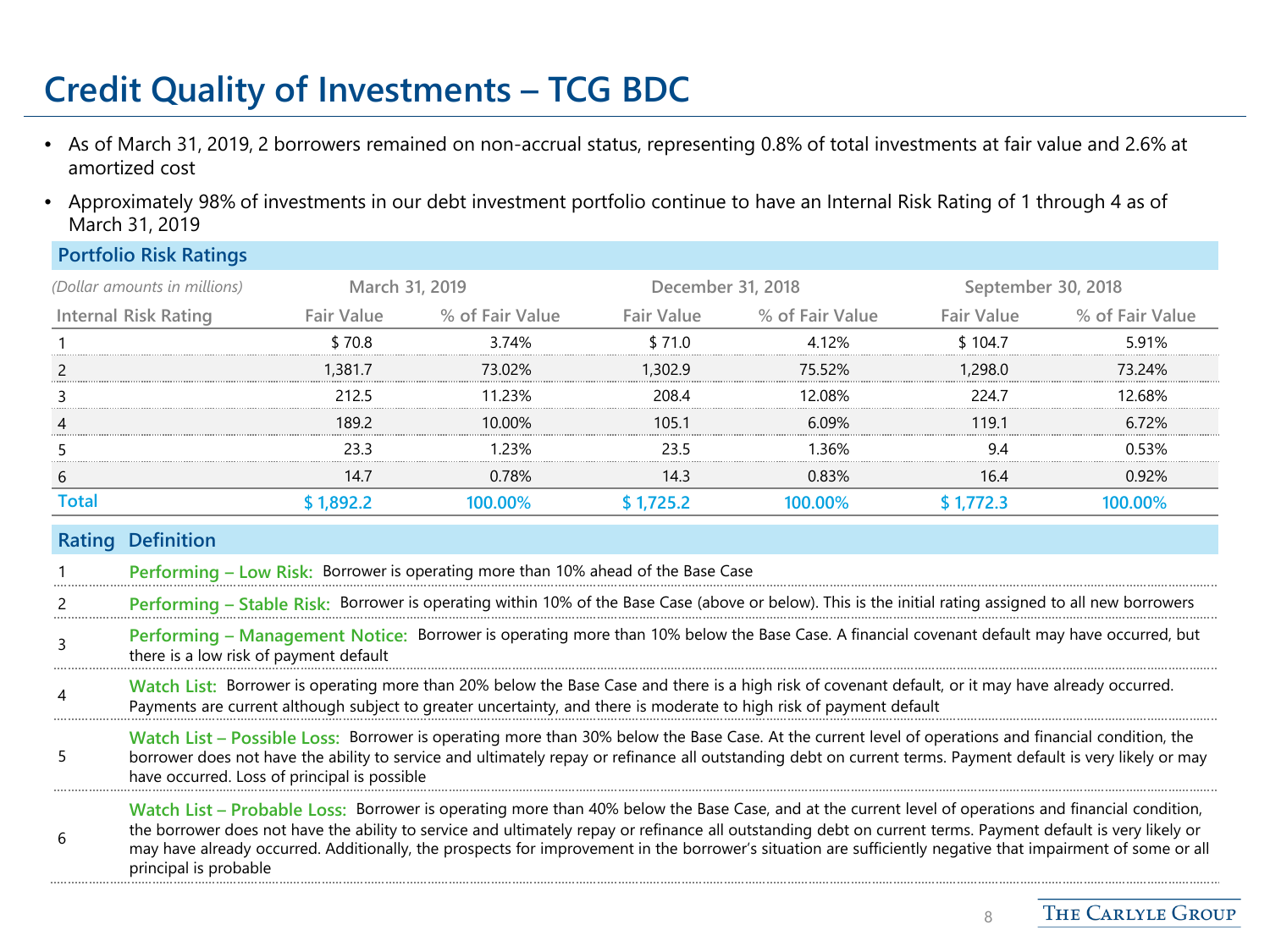# **Financial Performance Summary – TCG BDC**

| (Dollar amounts in thousands, except per share data)                        | Q1 2018     | Q2 2018     | Q3 2018     | Q4 2018     | Q1 2019     |
|-----------------------------------------------------------------------------|-------------|-------------|-------------|-------------|-------------|
| Net Investment Income Per Share                                             | \$0.40      | \$0.45      | \$0.41      | \$0.47      | \$0.45      |
| Net Realized & Unrealized Appreciation (Depreciation) Per Share             | (0.06)      | (0.24)      | (0.31)      | (0.49)      | 0.09        |
| Net Income Per Share                                                        | 0.34        | 0.21        | 0.10        | (0.02)      | 0.54        |
| Dividends Paid Per Share                                                    | 0.37        | 0.37        | 0.37        | 0.57        | 0.37        |
| Impact of Share Repurchases Per Share                                       |             |             |             | 0.02        | 0.04        |
| <b>Net Asset Value Per Share</b>                                            | \$18.09     | \$17.93     | \$17.66     | \$17.09     | \$17.30     |
| Weighted Average Shares Outstanding for the Period (in thousands)           | 62,504      | 62,569      | 62,569      | 62,496      | 61,773      |
| Shares Outstanding at End of Period (in thousands)                          | 62,569      | 62,569      | 62,569      | 62,230      | 61,272      |
| <b>Total Fair Value of Investments</b>                                      | \$1,913,459 | \$1,946,792 | \$2,018,998 | \$1,972,157 | \$2,155,209 |
| Number of Portfolio Companies                                               | 87          | 89          | 94          | 96          | 103         |
| Average Size of Investment in Portfolio Company (Notional) <sup>1</sup>     | \$22,416    | \$22,488    | \$22,225    | \$21,602    | \$21,880    |
| Weighted Average all-in Yield on Investments at Amortized Cost <sup>2</sup> | 9.24%       | 9.16%       | 9.25%       | 9.54%       | 9.51%       |
| Weighted Average all-in Yield on Investments at Fair Value <sup>2</sup>     | 9.31%       | 9.31%       | 9.48%       | 9.94%       | 9.85%       |
| <b>Net Assets</b>                                                           | \$1,131,857 | \$1,121,812 | \$1,104,742 | \$1,063,218 | \$1,060,187 |
| <b>Debt</b>                                                                 | \$798,968   | \$856,259   | \$1,000,207 | \$960,678   | \$1,107,064 |
| <b>Debt To Equity at Quarter End</b>                                        | 0.71x       | 0.76x       | 0.91x       | 0.90x       | 1.04x       |

Note: The net asset value per share and dividends declared per share are based on the shares outstanding at each respective quarter-end. Net investment income per share<br>and net change in realized and unrealized appreciatio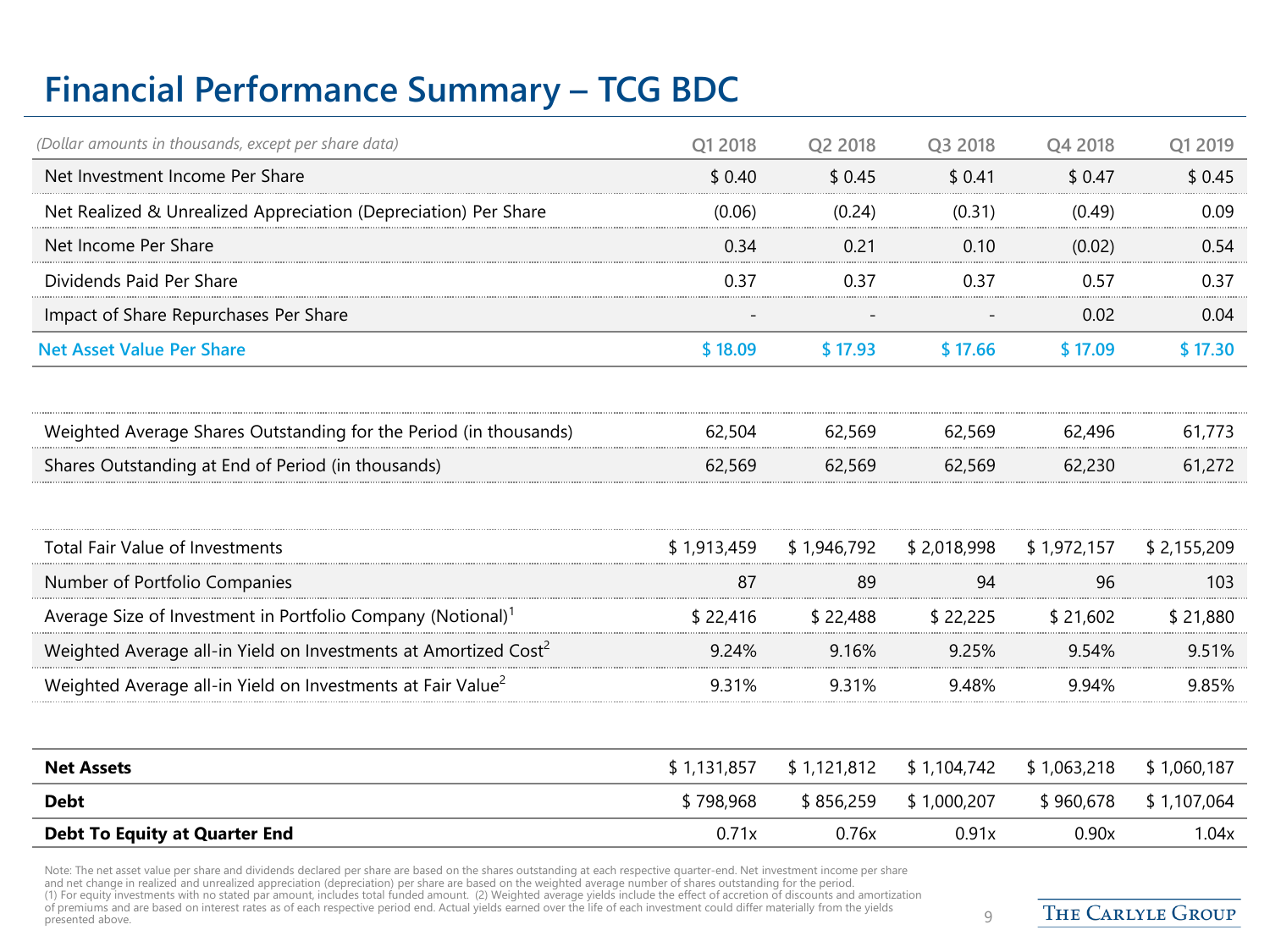# **Quarterly Statements of Financial Condition – TCG BDC**

| (Dollar amounts in thousands, except per share data)                     | Q1 2018     | Q2 2018     | Q3 2018     | Q4 2018     | Q1 2019       |
|--------------------------------------------------------------------------|-------------|-------------|-------------|-------------|---------------|
| <b>Assets</b>                                                            |             |             |             |             |               |
| Investments at Fair Value (Non-Controlled/Non-Affiliated)                | \$1,695,287 | \$1,722,393 | \$1,781,621 | \$1,731,319 | \$1,899,537   |
| Investments at Fair Value (Non-Controlled/Affiliated)                    | 17,106      | 16,394      | 13,973      | 18,543      | 21,081        |
| Investments at Fair Value (Controlled/Affiliated)                        | 201,066     | 208,005     | 223,404     | 222,295     | 234,591       |
| <b>Total Investments at Fair Value</b>                                   | 1,913,459   | 1,946,792   | 2,018,998   | 1,972,157   | 2,155,209     |
| Cash & Cash Equivalents                                                  | 45.610      | 27,928      | 112,911     | 87,186      | 40,071        |
| Receivable From Investment Sold                                          | 14,925      | 40,077      |             | 8,060       |               |
| Deferred Financing Costs                                                 | 3,441       | 3,246       | 4,126       | 3,950       | 4,069         |
| Interest Receivable Non-Controlled/Non-Affiliated/Affiliated Investments | 6.355       | 6,158       | 4,905       | 5,856       | 7,666         |
| Interest & Dividend Receivable From Controlled/Affiliated Investments    | 6,630       | 6,442       | 6,881       | 7,405       | 7,256         |
| Prepaid Expenses & Other Assets                                          | 235         | 525         | 20          | 129         | 8             |
| <b>Total Assets</b>                                                      | \$1,990,655 | \$2,031,168 | \$2,147,841 | \$2,084,743 | \$2,214,279   |
| <b>Liabilities</b>                                                       |             |             |             |             |               |
| Payable for Investment Purchased                                         | \$16,919    | \$8,780     | $s -$       | \$1,870     | $\frac{1}{2}$ |
| Secured Borrowings                                                       | 527,865     | 585,105     | 554,299     | 514,635     | 660,959       |
| Notes Payable, Net of Unamortized Debt Issuance Costs                    | 271,103     | 271,154     | 445,908     | 446,043     | 446,105       |
| Due to Investment Adviser                                                | 104         | 134         | 131         | 236         | 169           |
| Interest & Credit Facility Fees Payable                                  | 5,513       | 6,166       | 4,478       | 7,500       | 7,994         |
| Dividend Payable                                                         | 23,150      | 23,151      | 23,150      | 35,497      | 22,681        |
| Base Management & Incentive Fees Payable                                 | 12,552      | 13,252      | 12,992      | 13,834      | 13,531        |
| Administrative Service Fees Payable                                      | 125         | 113         | 116         | 94          | 139           |
| Other Accrued Expenses & Liabilities                                     | 1.467       | 1,501       | 2,025       | 1,816       | 2,514         |
| <b>Total Liabilities</b>                                                 | 858,798     | 909,356     | 1,043,099   | 1,021,525   | 1,154,092     |
| <b>Net Assets</b>                                                        | 1,131,857   | 1,121,812   | 1,104,742   | 1,063,218   | 1,060,187     |
| <b>Total Liabilities &amp; Net Assets</b>                                | \$1,990,655 | \$2,031,168 | \$2,147,841 | \$2,084,743 | \$2,214,279   |
| <b>Net Asset Value Per Share</b>                                         | \$18.09     | \$17.93     | \$17.66     | \$17.09     | \$17.30       |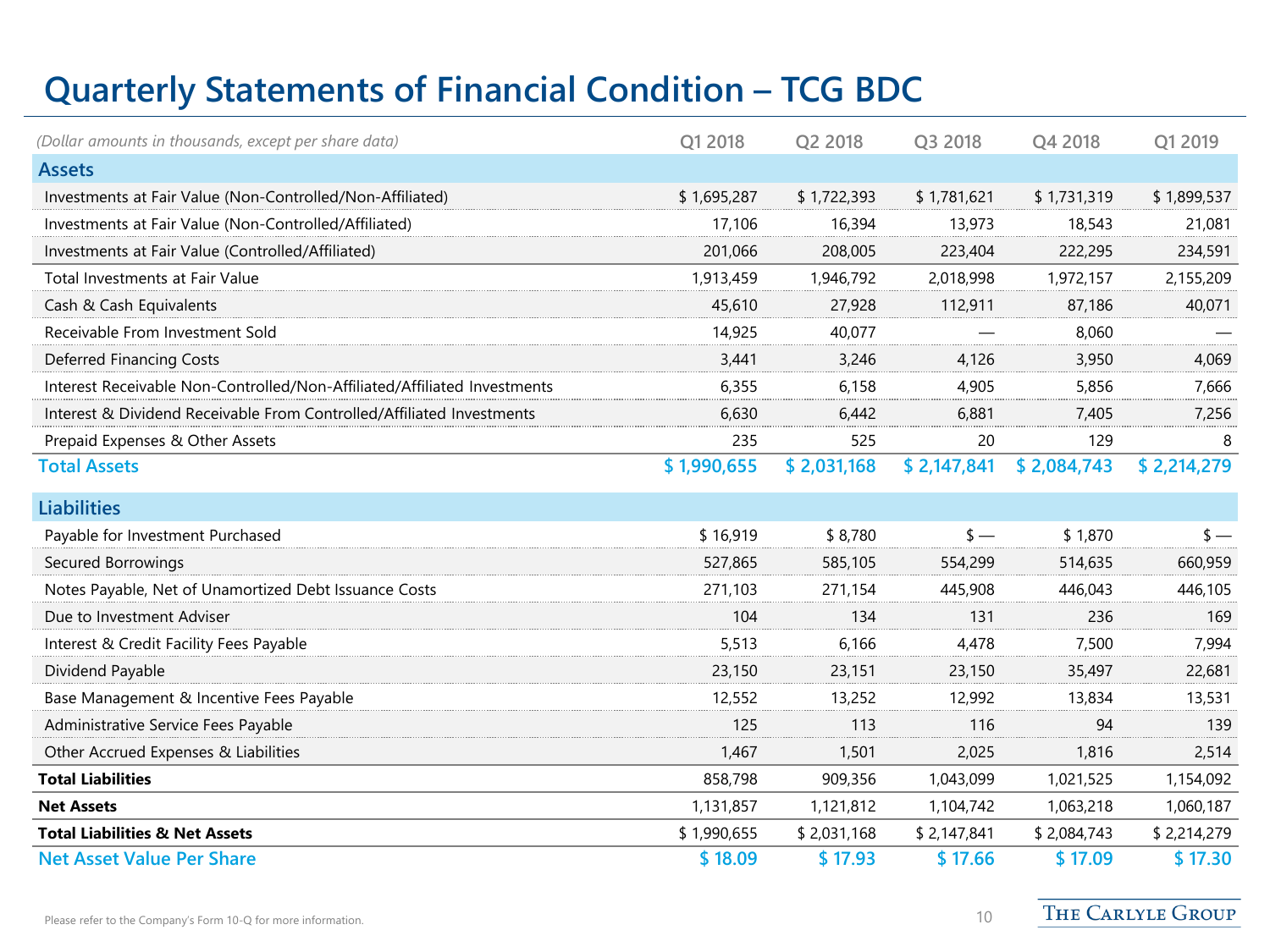# **Quarterly Operating Results – TCG BDC**

| (Dollar amounts in thousands)                        | Q1 2018  | Q2 2018   | Q3 2018  | Q4 2018    | Q1 2019  |
|------------------------------------------------------|----------|-----------|----------|------------|----------|
| Interest Income                                      | \$39,494 | \$41,948  | \$40,676 | \$44,545   | \$44,471 |
| Payment-In-Kind Interest Income                      | 213      | 216       | 1,478    | 1,332      | 1,150    |
| Income From Credit Fund                              | 6,881    | 6,698     | 7,201    | 7,710      | 7,538    |
| Other Income                                         | 895      | 3,590     | 1,925    | 2,724      | 2,028    |
| Total Investment Income                              | 47,483   | 52,452    | 51,280   | 56,311     | 55,187   |
|                                                      |          |           |          |            |          |
| Management Fees <sup>1</sup>                         | 7,222    | 7,266     | 7,543    | 7,595      | 7,685    |
| Incentive Fees <sup>2</sup>                          | 5,330    | 5,984     | 5,449    | 6,239      | 5,846    |
| Interest Expense & Credit Facility Fees              | 8,340    | 9,290     | 10,955   | 11,511     | 12,559   |
| Other Expenses                                       | 1,451    | 1,672     | 1,618    | 1,395      | 1,475    |
| Excise Tax Expense                                   | 10       | 30        | 30       | 160        | 60       |
| Net Expenses                                         | 22,353   | 24,242    | 25,595   | 26,900     | 27,625   |
| <b>Net Investment Income</b>                         | 25,130   | 28,210    | 25,685   | 29,411     | 27,562   |
| Net Realized and Change in Unrealized Gains & Losses | (4,041)  | (15, 104) | (19,605) | (30, 571)  | 6,164    |
| <b>Net Income/Loss</b>                               | \$21,089 | \$13,106  | \$6,080  | \$ (1,160) | \$33,726 |

(1) Beginning October 1, 2017, the base management fee is calculated at an annual rate of 1.50% of the Company's gross assets, excluding cash and cash equivalents but including assets acquired through the use of leverage. In addition, on August 6, 2018, the Company's Board of Directors approved a one-third (0.50%) reduction in the 1.50% annual base management fee rate charged by the Investment Adviser on assets financed using leverage in excess of 1.0x debt to equity. Effective July 1, 2018, the reduced annual fee of 1.00% applies to the average value of the Company's gross assets as of the end of the two most recently completed calendar quarters that exceeds the product of (i) 200% and (ii) the average value of the Company's net asset value at the end of the two most recently completed calendar quarters. (2) Effective October 1, 2017, the Investment Adviser agreed to charge 17.5% instead of 20% with respect to the entire calculation of the incentive fee.

Note: There can be no assurance that we will continue to earn income at this rate and our income may decline. If our income declines, we may reduce the dividend we pay and the yield you earn may decline. Refer to the consolidated financial statements included in Part I, Item I of the Company's Form 10-Q for additional details. 11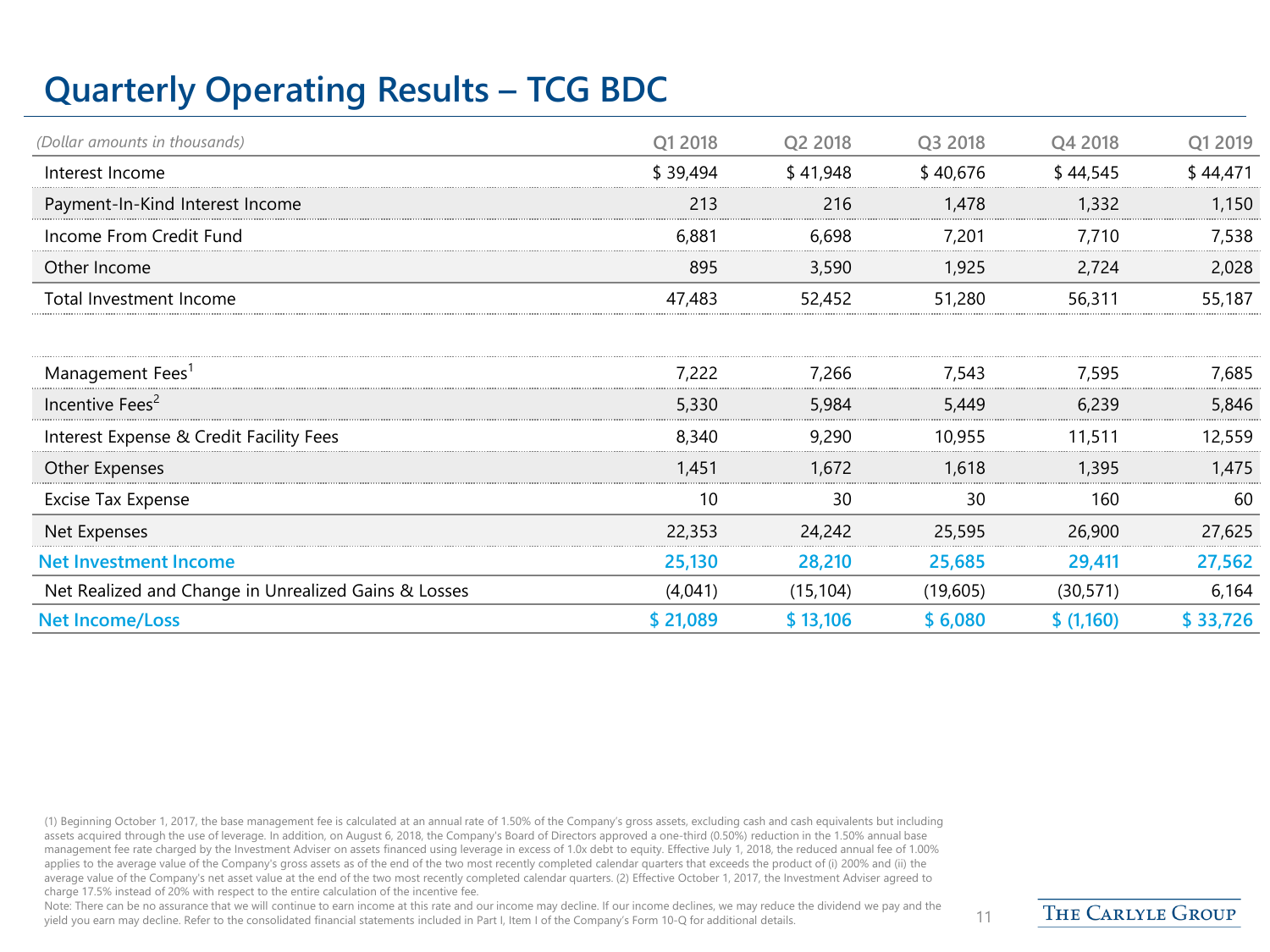### **Net Asset Value Per Share Bridge – TCG BDC**

#### **Quarter Ended March 31, 2019 (\$)**

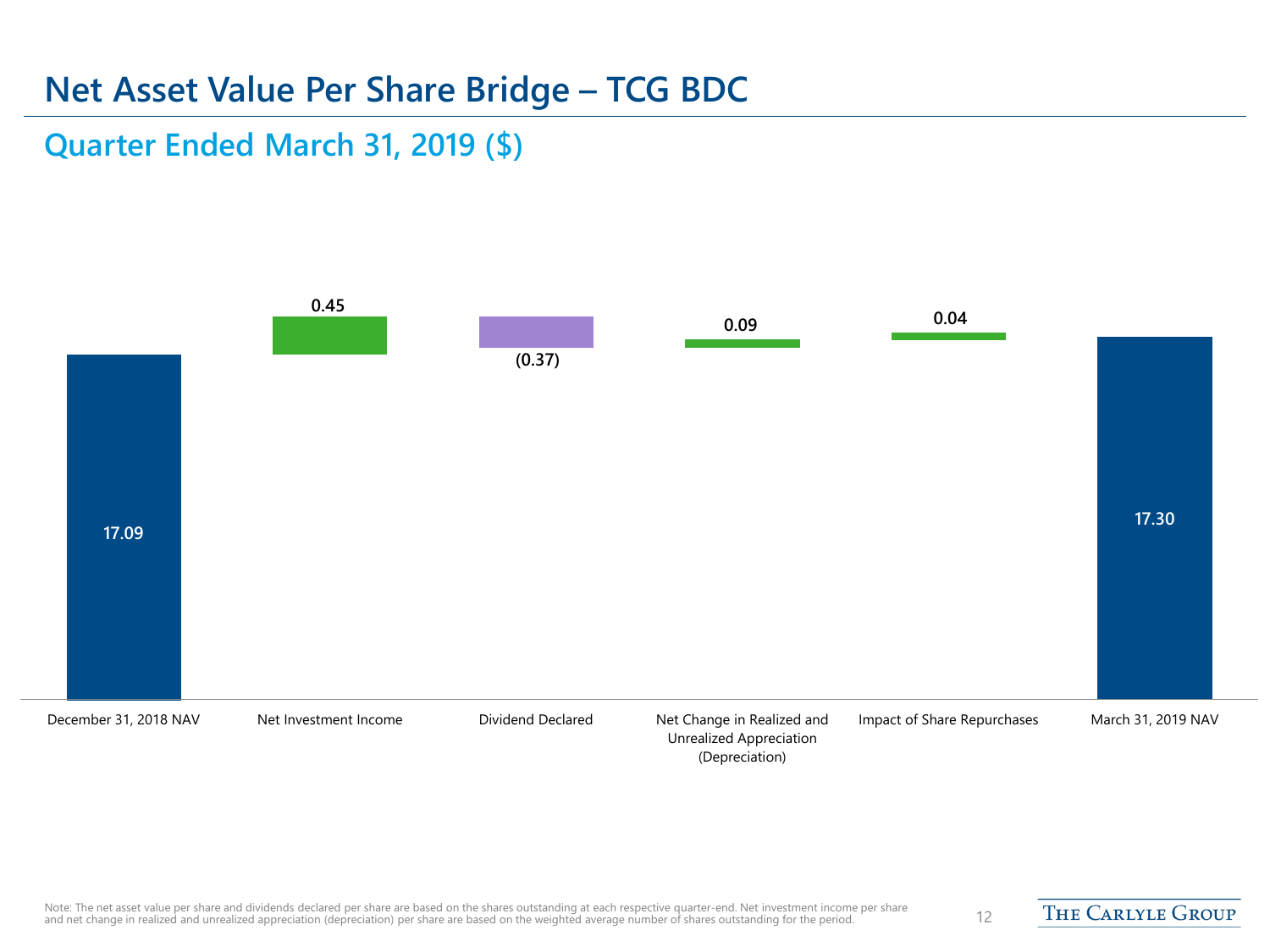### **Senior Secured Credit Facilities & Unfunded Commitments**

#### **Terms & Conditions**

|                     | TCG BDC, Inc.                                                                        | <b>TCG BDC SPV LLC ("SPV</b>                                      | <b>Carlyle Direct Lending</b><br>CLO 2015-1R LLC Notes                  |               | Debt on Company's Balance Sheet as of March 31, 2019<br>(dollar amounts in thousands) |                    |                 |                   |
|---------------------|--------------------------------------------------------------------------------------|-------------------------------------------------------------------|-------------------------------------------------------------------------|---------------|---------------------------------------------------------------------------------------|--------------------|-----------------|-------------------|
|                     | ("Credit Facility") <sup>1</sup>                                                     | Credit Facility") <sup>1</sup>                                    | ("2015-1R Notes")                                                       | \$1,600       |                                                                                       |                    |                 |                   |
| Size                | \$513.0 million<br>committed                                                         | \$400.0 million committed                                         | \$449.2 million                                                         | \$1,400       |                                                                                       |                    | \$1,362         |                   |
|                     |                                                                                      |                                                                   |                                                                         | \$1,200       | \$1,110                                                                               |                    |                 |                   |
| Original<br>Tenor / | 5 years (4 year<br>revolving); maturity                                              | 5 years (3 years revolving);                                      | October 2031                                                            | \$1,000       |                                                                                       |                    |                 |                   |
| Maturity<br>Date    | date 3/22/2023                                                                       | maturity date 5/23/2023                                           |                                                                         | \$800         |                                                                                       |                    |                 |                   |
|                     |                                                                                      |                                                                   |                                                                         | \$600         |                                                                                       |                    |                 |                   |
| Pricing             | LIBOR + 225 bps / 37.5<br>bps unused fee                                             | LIBOR + 200 bps / 50-75<br>bps unused fee                         | 475bps <sup>2</sup>                                                     | \$400         |                                                                                       |                    |                 |                   |
|                     |                                                                                      |                                                                   |                                                                         | \$200         |                                                                                       |                    |                 |                   |
|                     | <b>Middle Market</b>                                                                 |                                                                   |                                                                         | $\frac{1}{2}$ |                                                                                       |                    |                 |                   |
|                     | <b>Credit Fund SPV,</b><br><b>LLC ("Credit Fund</b><br>Sub Facility") <sup>1,3</sup> | <b>MMCF CLO 2017-1 LLC</b><br>Notes ("2017-1 Notes") <sup>4</sup> | <b>MMCF Warehouse, LLC</b><br>("Credit Fund<br>Warehouse") <sup>5</sup> |               | Leverage Utilized                                                                     | Leverage Available |                 |                   |
|                     | \$640.0 million                                                                      |                                                                   |                                                                         |               | <b>Unfunded Commitments - TCG BDC</b>                                                 |                    |                 |                   |
| Size                | committed                                                                            | \$282.3 million outstanding<br>(\$352 million at closing)         | \$150.0 million committed                                               |               |                                                                                       |                    | Par Value as of |                   |
| Original            |                                                                                      |                                                                   |                                                                         |               | (Dollar amounts in thousands)                                                         | March 31, 2019     |                 | December 31, 2018 |
| Tenor /<br>Maturity | 6 years (3 years<br>revolving); maturity<br>date 5/22/2024                           | 1/15/2028                                                         | Commitment termination<br>date 8/26/2019; maturity<br>date 11/26/2019   |               | Unfunded Delayed Draw Commitments                                                     | \$<br>85,958       | \$              | 97,261            |
| Date                |                                                                                      |                                                                   |                                                                         | Commitments   | Unfunded Revolving Term Loan                                                          | 64,447             |                 | 59,856            |
| Pricing             | LIBOR + 225 bps / 50-<br>75 bps unused fee                                           | 471bps <sup>2</sup>                                               | $LIBOR + 105$ bps                                                       |               | <b>Total Unfunded Commitments</b>                                                     | \$<br>150,345      | -\$             | 157,117           |

(1) Size represents maximum principal amount of the facility and is subject to availability under the facility, which is based on certain advance rates multiplied by the value of certain<br>portfolio investments of the Compan incur in accordance with the terms of the facility. Middle Market Credit Fund SPV, LLC (the "Credit Fund Sub"), a Delaware limited liability company, was formed on April 5, 2016. Credit<br>Fund Sub is a wholly-owned subsidiar on June 24, 2016 on a revolving credit facility, the Credit Fund Facility, from which Credit Fund may from time to time request mezzanine loans from the Company. The maximum principal amount of the Credit Fund Facility is \$175mm. (4) MMCF CLO 2017-1 LLC is a wholly-owned and consolidated subsidiary of Credit Fund. (5) MMCF Warehouse, LLC is a \_\_\_\_\_\_\_\_\_\_\_\_\_\_<br>wholly-owned and consolidated subsid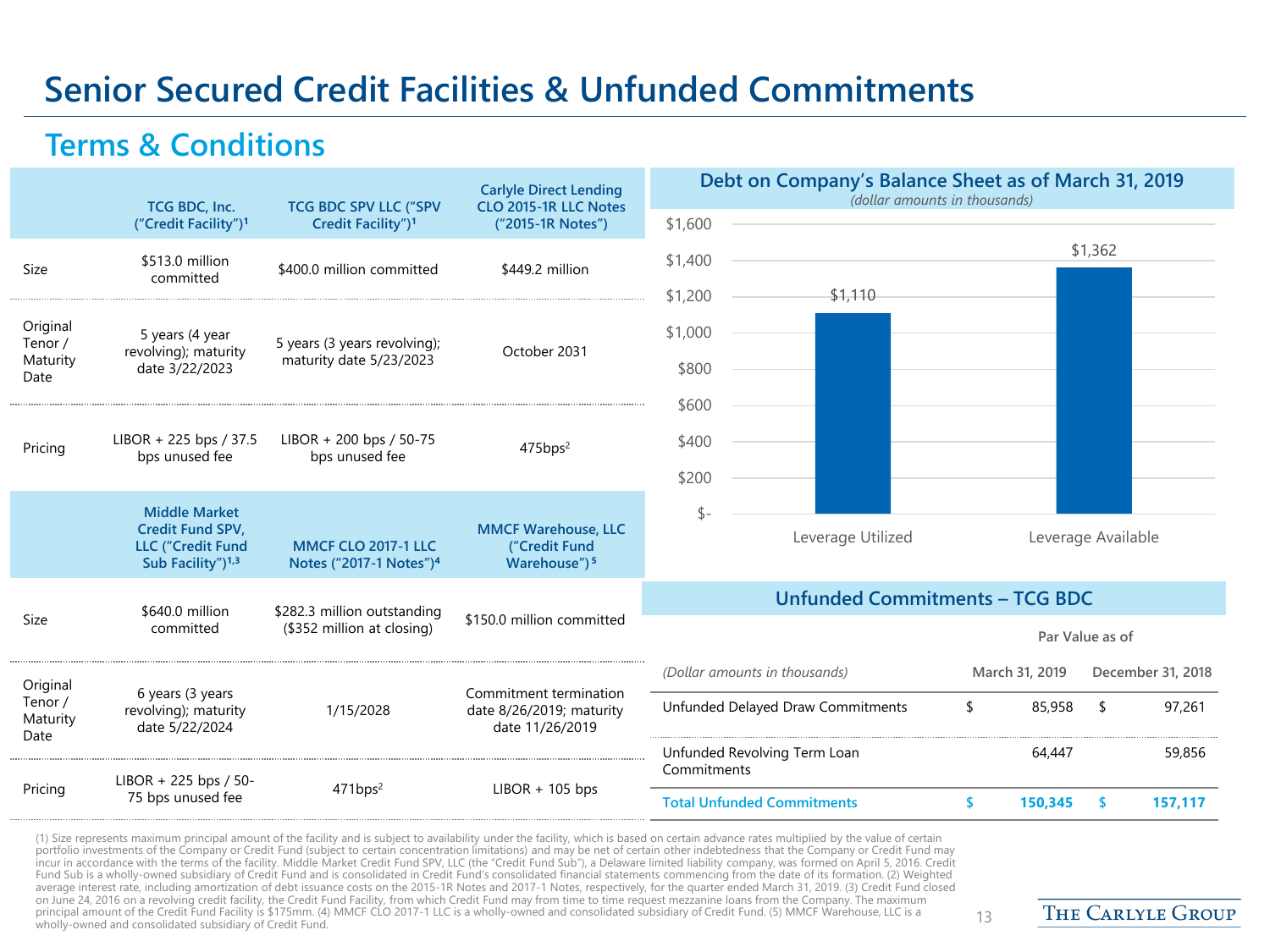# **Liquidity and Investment Capacity – TCG BDC**

#### • **Cash and Cash Equivalents**

– Cash and cash equivalents totaled \$40.1 million as of March 31, 2019

#### • **Credit Facilities - Availability**

- Credit Facility As of March 31, 2019, subject to leverage and borrowing base restrictions, we had approximately \$105.0 million of remaining unfunded commitments and approximately \$105.0 million of availability on this \$513.0 million revolving credit facility
- SPV Credit Facility As of March 31, 2019, subject to leverage and borrowing base restrictions, we had approximately \$147.0 million of remaining unfunded commitments and approximately \$4.4 million of availability on this \$400.0 million revolving credit facility